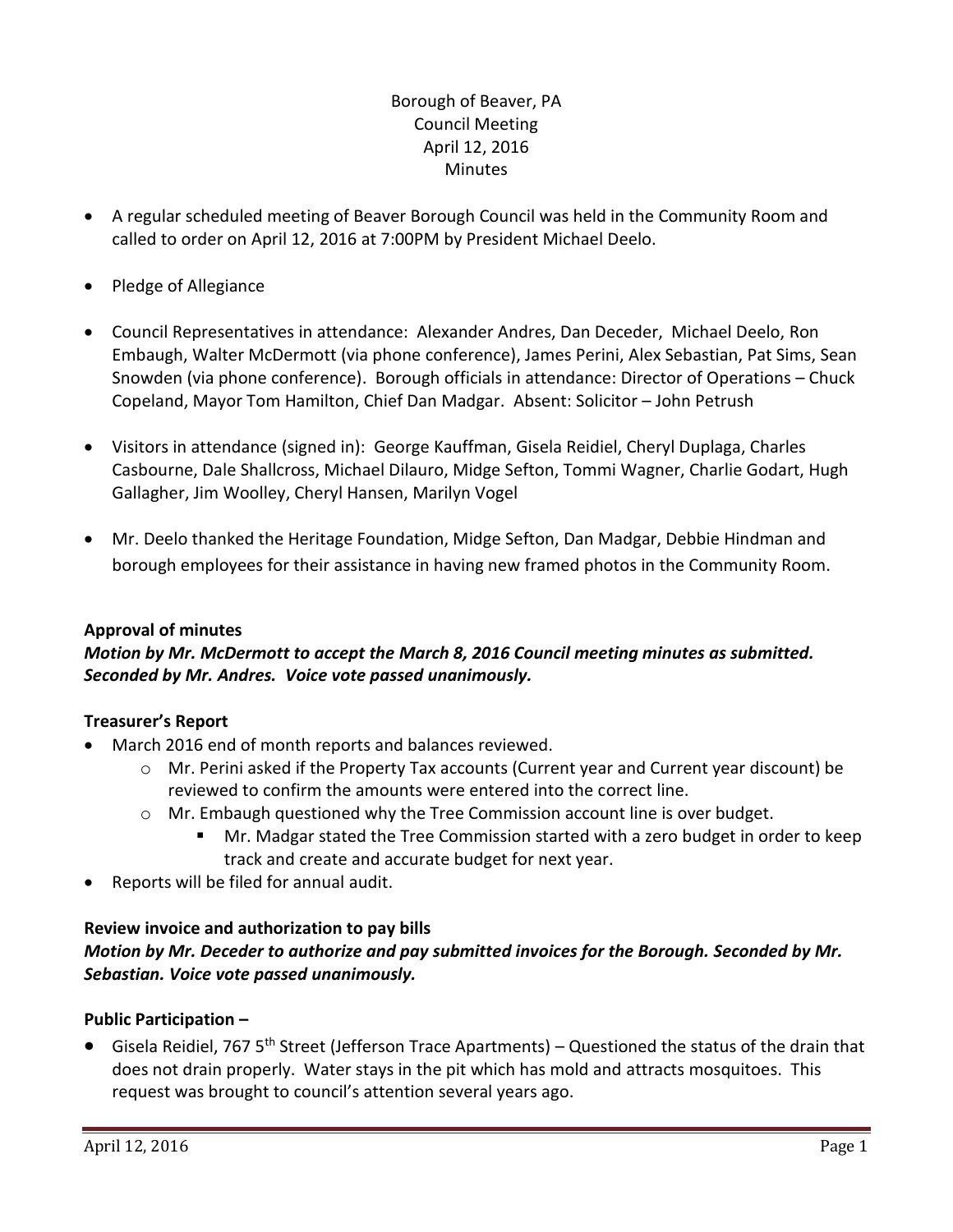- o Mr. Copeland stated this is a private alley and a private building. To access the drain, the concrete needs to be torn up. Dr. Stiegel owns the building, until he allows us access the borough cannot fix the problem.
- o Mr. Madgar stated he, Mr. Copeland and Mr. Martone will try to meet with Dr. Stiegel again to get this resolved.
- Charlie Godart, South Heights, PA Stated he would like to perform a free concert for the residents of Beaver. He has sent videos to Mr. Copeland to review.
	- $\circ$  His phone number and website information was given to Mr. Embaugh to see if the Recreation Committee would be interested in his show for the Community Day festivities.
- Michael Dilauro, 140 Wilson Avenue Presented a signed petition to Council regarding "Resurfacing Wilson Avenue between Third and East Second Streets" and "Modify sidewalk disability access on the SE corner of Third and Wilson Avenue".
	- o Mr. McDermott stated the road is currently on the list for bid. Bids are scheduled to be opened on April 14, 2016. The curb was put in by PennDot, they are aware of the ramp being installed incorrectly. The borough does not have control over state work.
- George Kauffman, 100 Oak Street Requests a stop sign to be put on the corner of Wilson Avenue and River Road Extension.
	- o Mr. Deelo stated he will refer his request to the Highway Committee and the Public Safety Committee for review.
- Hugh Gallagher, 263 Navigation Street Questioned why the Festival was replaced by Community Day.
	- o Mr. Deelo Liability with amusement park rides, our insurance carrier had concerns that we could not overcome. We were also looking for more positive family events.
	- o Mr. Embaugh Took into consideration: 1) Insurance; 2) Company reputation; 3) Cost of company; 4) Parks and curbs were being destroyed; 5) Cost to the residents. Community Day is a free event to the residents.
- Tommi Wagner, 230 Beaver Street Congratulations to all involved in the launching of the new website.
	- o Mr. Madgar thanked MGSoft-Net, Johanna Semonik and Debbie Hindman

Mr. Deelo announced an additional motion being added to the agenda and there will be an Executive Session following the regular meeting regarding real estate matters. No votes will be made after the conclusion of the Executive Session.

# **Reports – Commissions**

**Council of Governments (COG) –** Reported by Mr. Deceder

- March 24, 2016 meeting, no presentations or programs to report on
- Reminder of the April 14, 2016 COG-Local Government Symposium in Warrendale, PA and the second annual convention in September

# **Business District Authority – No report**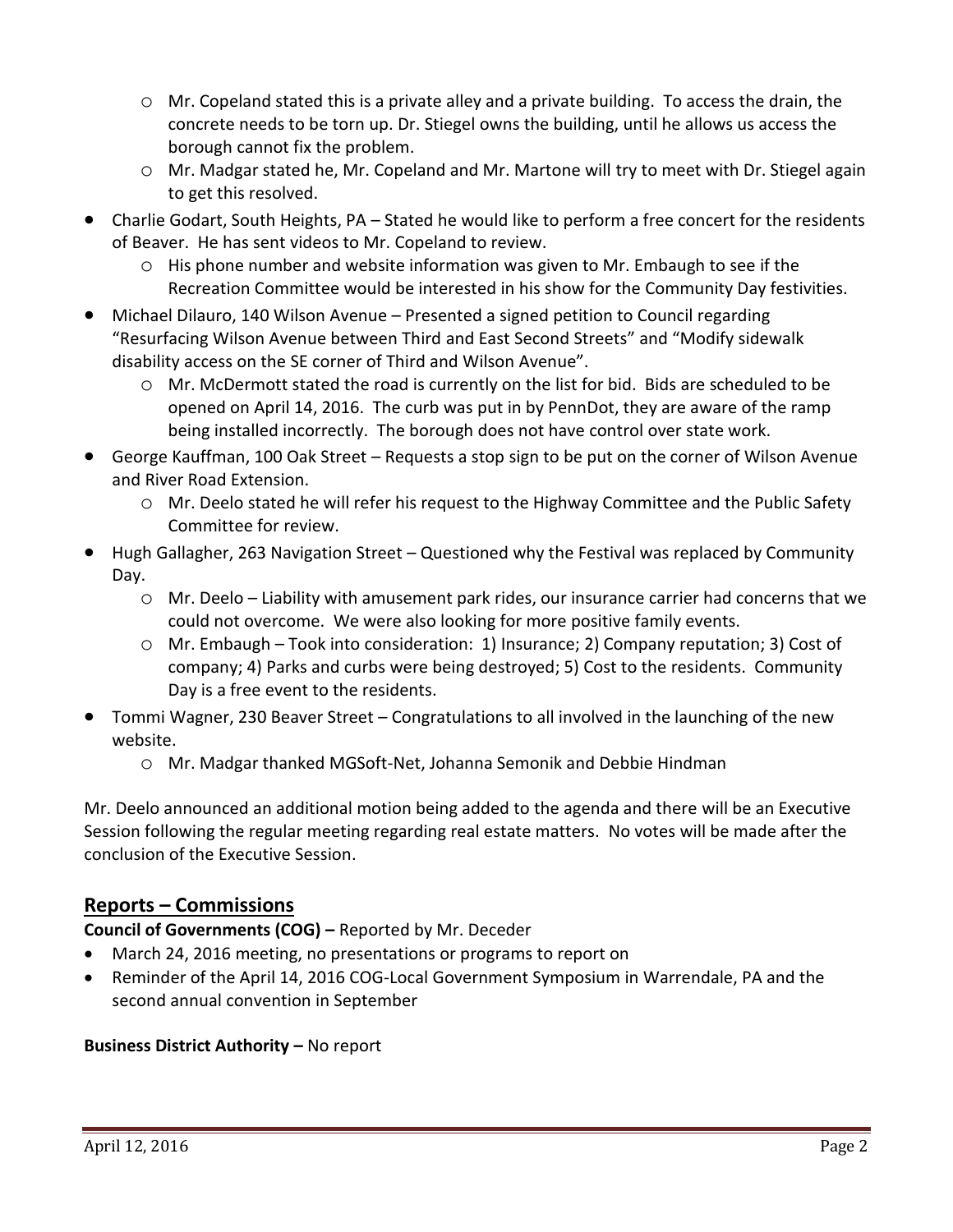**Civil Service Commission –** Reported by Ms. Sefton

- Information regarding May 2016 Police Civil Service Procedures Training enclosed in council packet
- *Motion by Mr. Andres to approve two members of the Beaver Borough Police Civil Service Commission to attend training in Monroeville, PA on May 10, 2016. Seconded by Mr. Snowden. Voice vote passed unanimously.*

**Zoning Hearing Board –** No report

### **Planning Commission –**

March 20, 2016 meeting minutes enclosed in council packet

### **Tree Commission –**

February 22, 2016 meeting minutes enclosed in council packet

### **Code Enforcement Officer Report –** Reported by Mr. Sprecker

- March 2016 report and Summary Report of Incident dated March 23, 2016 enclosed in council packet
	- o Mr. Madgar spoke to both parties involved to resolve the issue
	- $\circ$  Mr. Snowden stated the protocol for Code Enforcement Officers if they are feeling unsafe, they need to walk away and let the police handle the situation.

### **Historic Architectural Review Board (HARB) –** No report

# **Council Committee Reports**

**Public Safety –** Reported by Mr. Snowden Reviewed the March 23, 2016 meeting minutes enclosed in council packet

**Finance –** Reported by Mr. Perini

- Reviewed the March 16, 2016 meeting minutes enclosed in council packet
- Mr. Madgar stated Mr. Andy Kennedy will attend the next Financial Committee meeting. Mr. Kennedy was referred to us by Cottrill Arbutina & Associates. In his opinion, Mr. Kennedy has a lot of experience and is highly recommended from Cottrill Arbutina & Associates and school districts.

**Highway –** No meeting in March

**General Government –** Reported by Mr. Andres

- Reviewed the March 22, 2016 meeting minutes enclosed in council packet
- Thanked George Kauffman and the Flowering Tree Program volunteers and the Borough employees for planting trees along River Road
- Thanked Midge Sefton and Adam Fitz for the photos in the community room.
- Awaiting the review from the Solicitor regarding the Animal Ordinance for the Public Meeting to be arranged.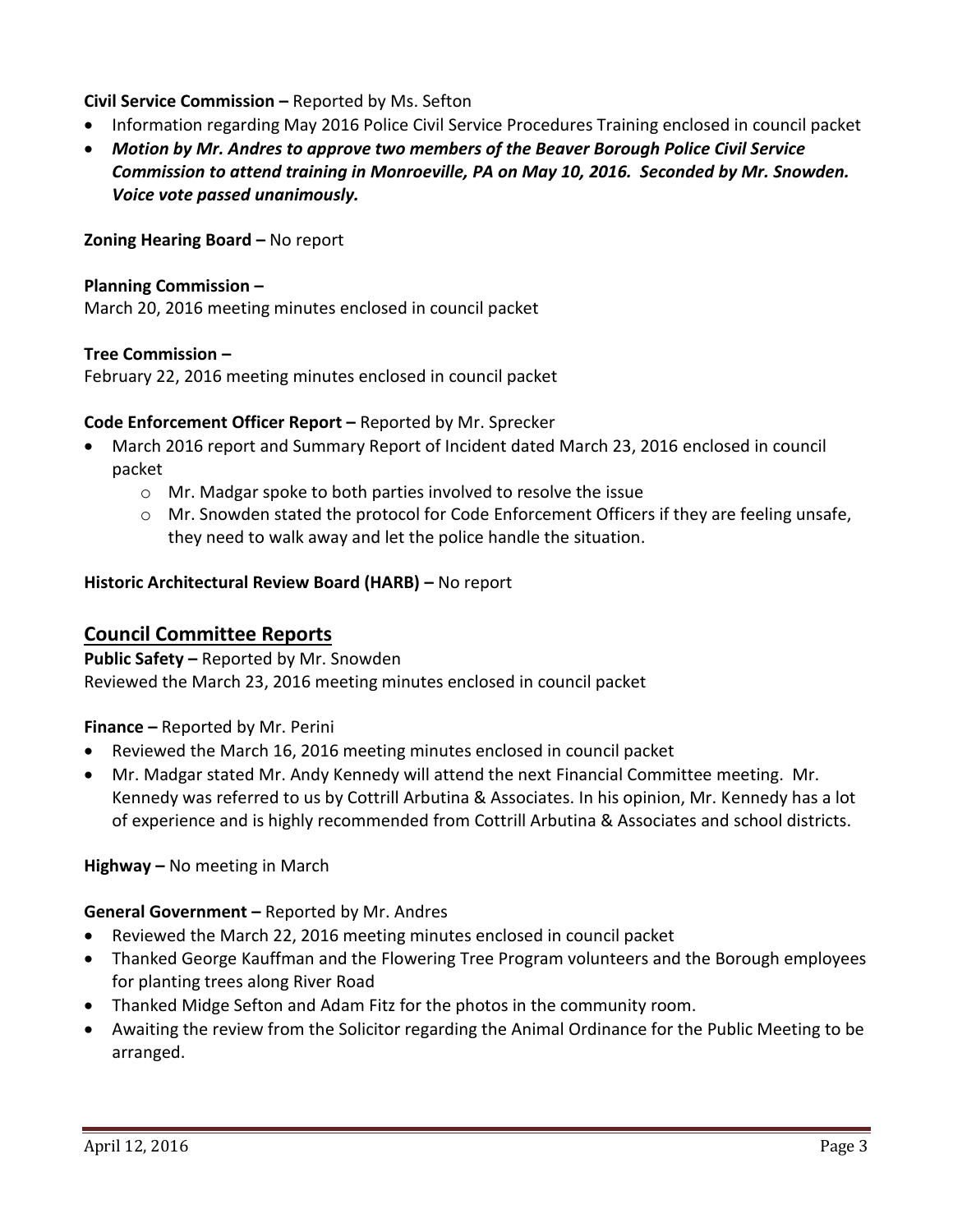### **Code Enforcement –** Reported by Mr. Sebastian

March 28, 2016 meeting minutes enclosed in council packet

### **Recreation –** Reported by Mr. Embaugh

- Reviewed the April 5, 2016 meeting minutes enclosed in council packet
- Asked Mr. Copeland if motion sensor spot lights could be put in the pavilions in the parks.
	- $\circ$  Mr. Copeland stated he would review the locations and report back to the committee

#### **Water & Sewer –** Reported by Mr. Sims

Reviewed the March 16, 2016 meeting minutes enclosed in council packet

### **Reports**

**Manager's Report –** Reported by Chief Madgar Reviewed the March 2016 report enclosed in council packet

**Director of Operations Report –** Reported by Mr. Copeland Reviewed the April 12, 2016 report enclosed in council packet

#### **President's Report –** Reported by Mr. Deelo

Read letter addressed to Borough Council from the Beaver Area Chamber of Commerce regarding the Second Annual Wine Tasting Event.

 *Motion by Mr. Embaugh that the Borough of Beaver approve the request from the Beaver Area Chamber of Commerce for the organization to host a Wine Tasting Event in the Borough's Business District on September 17, 2016. The event is to be coordinated through the Borough Manager who will involve the Police Department as needed. Seconded by Mr. Andres. Voice vote passed unanimously.*

**Mayor Hamilton – No report** 

#### **Police Chief Madgar –**

Thank you letter from the Department of the Treasury letter enclosed in council packet regarding the investigation performed by Detective James Degori on the Hero Program.

**Fire Department –** Reported by Mr. Perini Reviewed the March 2016 report enclosed in council packet

#### **Emergency Management Coordinator –**

April 5, 2016 report enclosed in council packet

#### **Borough Engineer and Water/Sewer Engineer -**

March 2016 monthly reports enclosed in council packet

#### **Solicitor Petrush –** No report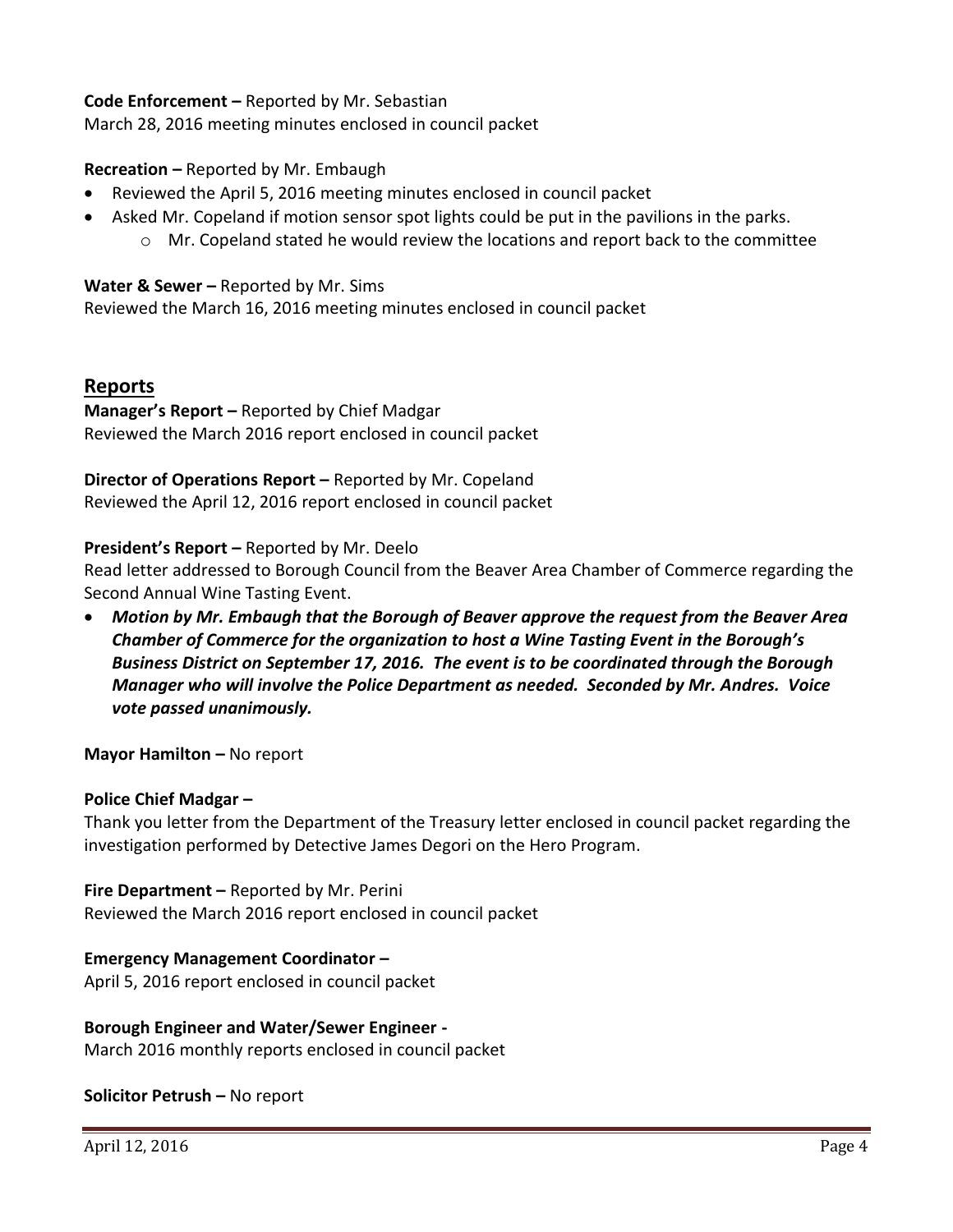# **Old Business**

**Motion – Approving and accepting the 2016 Road Paving Project bid** *Motion by Mr. McDermott that Council approve the bid of Peter J. Caruso & Sons, Inc., for the 2016 Road Paving Project in the amount of \$223,800.00 in accordance with the Borough Engineer letter to council dated March 29, 2016. Seconded by Mr. Perini. Voice vote passed unanimously.*

# **New Business**

**Motion – Authorize individuals to sign checks for the Borough including all funds** *Motion by Mr. Perini that the following individuals be are hereby empowered to sign checks for the Borough on all of its various funds: Alex Andres, Chuck Copeland, Michael Deelo, Walter McDermott, Dan Madgar and Pat Sims. Seconded by Mr. Sebastian. Voice vote passed unanimously.*

**Motion – Approval of the 2015 Annual Audit and Financial Report** *Motion by Mr. Perini that Council approve the attached 2015 Annual Audit and Financial Report Seconded by Mr. Embaugh. Voice vote passed unanimously.* 

### **Motion – Pay Rates**

*Motion by Mr. Perini that the following pay rates become effective April 16, 2016: Bonnie Dinsmore - \$14.25, Debbie Hindman, 15.25 and Anna Lane, 10.75. Seconded by Mr. McDermott. Voice vote passed unanimously.*

### **Motion – Hire an Administrative Assistant**

*Motion by Mr. Perini that Council hire Colette Miser as a regular, part-time Administrative Assistant in the Borough Office at a rate of \$12.50 per hour. She is expected to work 25 hours per week unless additional hours are needed to cover vacation or other absences. Seconded by Mr. Snowden. Voice vote passed unanimously.*

**Motion – Beaver Area Heritage Foundation (BAHF) Concert in the Park funding** *Motion by Mr. Perini that Council approve BAHF's request for \$3,000 to help fund the Concert in the Park scheduled for July 2016. Funds to be provided from the Festival Fund. Seconded by Mr. Embaugh. Voice vote passed unanimously.*

# **Motion – Fire Department Pool Passes and Dump Permit**

*Motion by Mr. McDermott that Council authorize the Beaver Fire Department to be given free family pool passes and free Yard Waste Dumping Permits to those members who wish to have them. Seconded by Mr. Embaugh. Voice vote passed unanimously. (Mr. Perini abstained from vote)*

# **Motion – Grandpa Joe's contract for Concession Stand**

*Motion by Mr. Perini that Beaver Borough Council authorize the Borough Manager to execute a contract between Grandpa Joe's and Beaver Borough for services to manage the concession stand at the swimming pool for 2016. Seconded by Mr. Embaugh. Voice vote passed unanimously.*